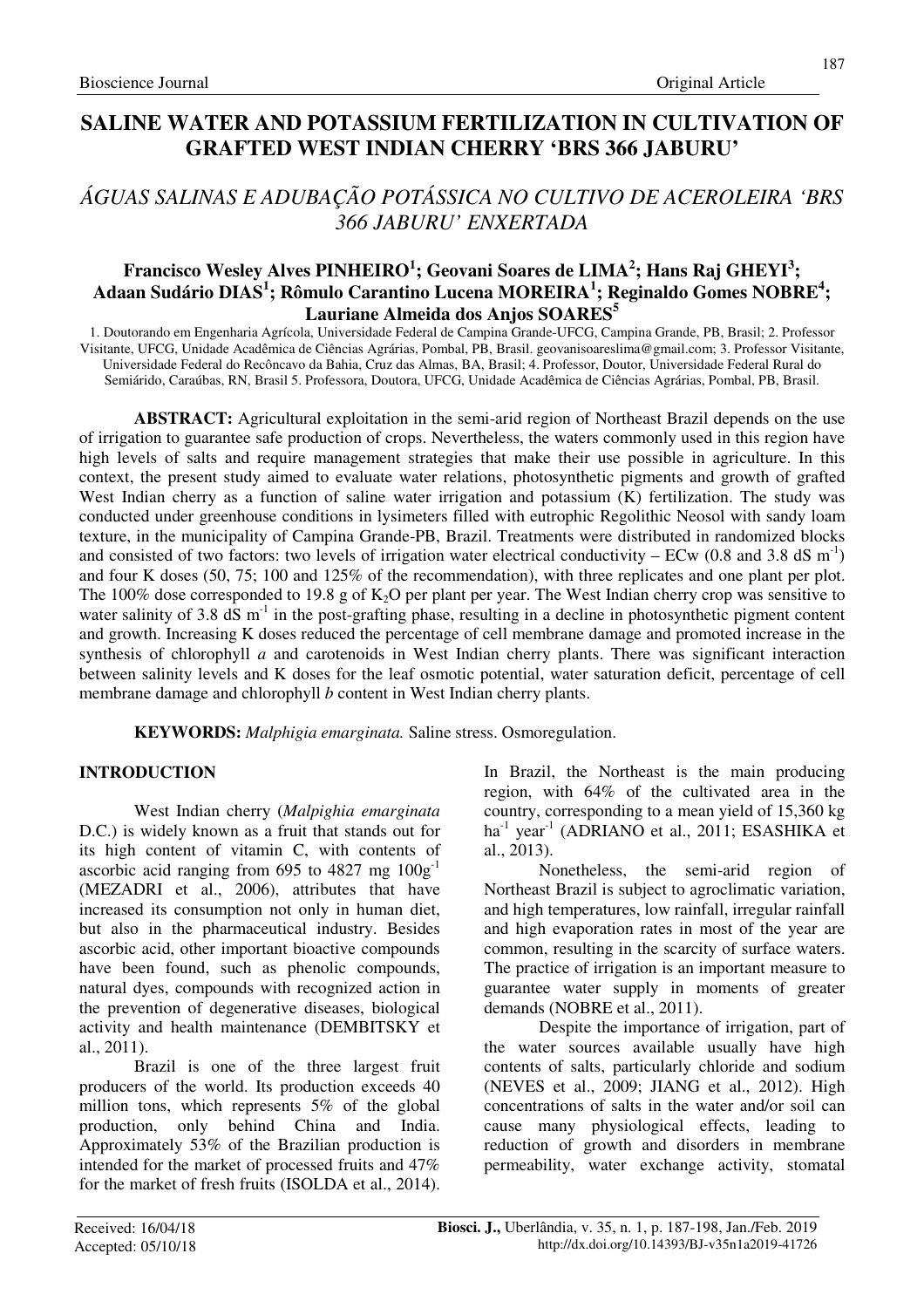conductance and photosynthesis (NAVARRO et al., 2003; CABANERO et al., 2004).

Information on the tolerance of the West Indian cherry crop to the salinity, despite the great socioeconomic interest involved, are still scarce, especially in the Brazilian semiarid conditions. Gurgel et al. (2003) evaluating the physiology and the growth of the BV1 arsenic clone, as a function of salinity (ECw ranging from  $0.5$  to  $5.5$  dS m<sup>-1</sup>), in the stage of scion grafting, observed that the increase of salinity in irrigation water inhibited the absolute and relative growth rates and the net assimilation of the West Indian cherry plant in the period from 50 to 90 days after emergence (DAE) of the first seedling. In another research, Gurgel et al. (2007) found that the study of the effects of the use of waters of different salinities on the production of saplings, involving stages of rootstock formation, grafting and development of the plants until the transplant phase, water salinity up to 5.5 dS  $m^{-1}$  did not affect the growth of the West Indian cherry seedlings until the transplant phase.

Therefore, in an attempt to mitigate the deleterious effects on the crops caused by the excess of salts in irrigation water and/or soil, and to make viable the use of lower-quality waters in regions with limited water resources, several practices have been developed. Among these practices, fertilization stands out, based on the use of fertilizers that favor the acquisition of nutrients by plants under saline conditions (SILVA et al*.*, 2011). Studies conducted by Gurgel et al. (2010) and Sá et al. (2016) found reductions in the negative effects of high-salinity water with the use of potassium fertilization in melon and cotton crops, respectively.

Potassium is vital for photosynthesis and, in situations of deficiency, its deficiency causes reduction in photosynthetic rate and increase in respiration, resulting in the reduction of carbohydrate accumulation (NOVAIS et al., 2007). Potassium favors the formation and translocation of carbohydrates and its efficient use improves the product's quality and, consequently, its market value (FILGUEIRA, 2005). In addition, potassium is related to cell turgor, osmotic potential, stomatal opening and closure, besides being involved also in plant defense mechanisms against pests and diseases, because greater potassium availability promotes metabolic changes that lead to higher production of starch, cellulose and proteins, lower concentration of nitrate, sugars and amino acids in the plants, which imparts higher resistance to pathogens (ROMHELD, 2005).

In this context, this study aimed to evaluate water relations, photosynthetic pigments and growth of grafted West Indian cherry as a function of saline water irrigation and potassium (K) fertilization.

## **MATERIAL AND METHODS**

The study was carried out in pots adopted as drainage lysimeters under greenhouse conditions, from July 2016 to July 2017, at the Center of Technology and Natural Resources of the Federal University of Campina Grande (CTRN/UFCG), located in the municipality of Campina Grande-PB, Brazil, at local geographic coordinates  $7^{\circ}$  15' 18'' S, 35° 52' 28'' W and altitude of 550 m.

The experimental design was randomized blocks, with three replicates, using a 2 x 4 factorial arrangement. Treatments consisted of two levels of irrigation water electrical conductivity – ECw (0.8 and 3.8 dS  $\text{m}^{-1}$ ) and four K doses (50, 75; 100 and 125% of the recommendation of MUSSER, 1995). The dose relative to 100% corresponded to 19.8 g of  $K<sub>2</sub>O$  per plant per year.

Irrigation water with the ECw of 3.8 dS  $m^{-1}$ was prepared by dissolving the salts NaCl,  $CaCl<sub>2</sub>.2H<sub>2</sub>O$  and  $MgCl<sub>2</sub>.6H<sub>2</sub>O$ , at equivalent proportion of 7:2:1, respectively, in water  $\text{(ECW)}$  = 1.40 dS  $m^{-1}$ ) from the public supply system of Campina Grande-PB, based on the relationship between ECw and the concentration of salts ( $mmol<sub>c</sub>$ )  $L^{-1} = 10*$  ECw dS m<sup>-1</sup>) according to Richards (1954). The water with ECw of 0.8 dS  $\text{m}$ <sup>-1</sup> was obtained by diluting public-supply water in rainwater.

At the bottom of each lysimeter, a 4-mmdiameter tube was installed to drain the excess water into a collector, in order to evaluate the drained water and determine plant water consumption. The tip of the drain inside the pot was involved in nonwoven geotextile (Bidim OP 30) to avoid clogging by soil material.

The lysimeters were filled with a 1-kg layer of crushed stone (zero size), followed by 250 kg of eutrophic Regolithic Neosol of sandy loam texture (0-20 cm depth), properly pounded to break up clods, from the rural area of the municipality of Esperança-PB. Its physical and chemical characteristics (Table 1) were obtained according to methodologies proposed by Donagema et al. (2011).

'Crioula' West Indian cherry seedlings were used as rootstock in the present study, provided by the EMBRAPA Tropical Agroindustry, located in Pacajus-CE. The seedlings were transplanted at the age of 240 days. During the acclimation period in the greenhouse, West Indian cherry plants were irrigated with low-salinity water  $(0.8 \text{ dS m}^{-1})$ . The cultivar 'BRS 366 Jaburu' was used as scion. This cultivar stands out for its high yield  $(57 \text{ t} \text{ ha}^{-1})$ ,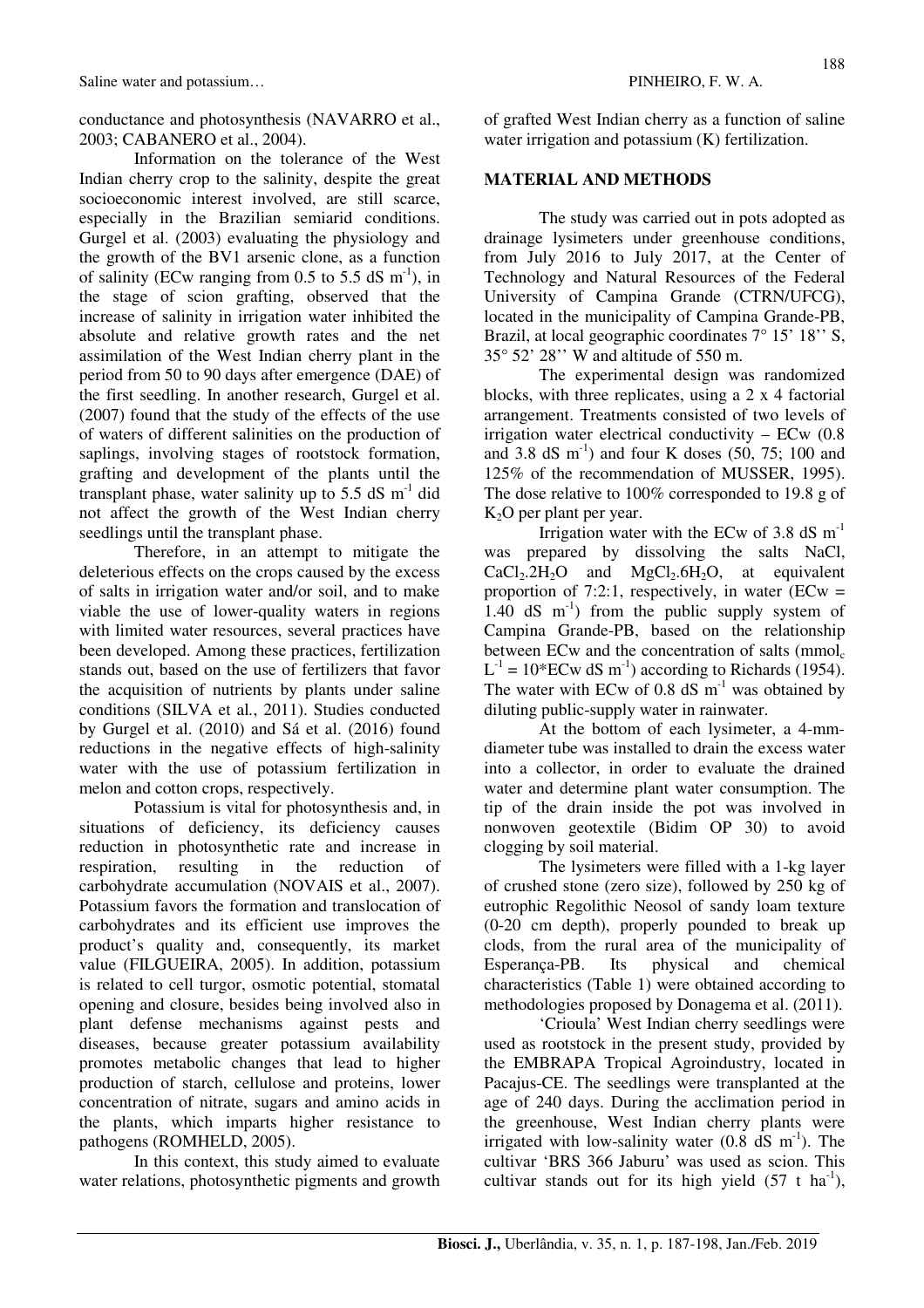which favors the production of vitamin C (2,648 mg  $100g^{-1}$ ). Plants are approximately 1.87 m tall, with crown diameter of 2.18 m. Its fruits are bright when ripe; they weigh 4 to 5 g in the green-colored stage, adequate to obtain vitamin C, and 6 to 7 g, after ripening (EMBRAPA, 2012).

|  |  |  | <b>Table 1.</b> Physical and chemical characteristics of the soil used in the experiment. |  |  |  |
|--|--|--|-------------------------------------------------------------------------------------------|--|--|--|
|--|--|--|-------------------------------------------------------------------------------------------|--|--|--|

| Chemical characteristics |                             |                |            |                                     |           |                                |              |            |
|--------------------------|-----------------------------|----------------|------------|-------------------------------------|-----------|--------------------------------|--------------|------------|
| pH<br>(H <sub>2</sub> O) | O. M.                       | P              | $K^+$      | $Na+$                               | $Ca^{2+}$ | $Mg^{2+}$                      | $Al^{3+}$    | $H^*$      |
| (1:2,5)                  | $g kg^{-1}$                 | $(mg kg^{-1})$ |            |                                     |           |                                |              |            |
| 5.58                     | 2.93                        | 39.2           | 0.23       | 1.64                                | 9.07      | 2.78                           | 0.00         | 8.61       |
| Chemical characteristics |                             |                |            |                                     |           |                                |              |            |
| ECse                     | <b>CEC</b>                  | <b>SAR</b>     | <b>ESP</b> | Size fraction $(g \text{ kg}^{-1})$ |           | Water content (dag $kg^{-1}$ ) |              |            |
| $(dS \, m^{-1})$         | cmol <sub>c</sub> $kg^{-1}$ |                | $\%$       | Sand                                | Silt      | Clay                           | 33.42 $kPa1$ | 1519.5 kPa |
| 2.15                     | 22.33                       | 0.67           | 7.34       | 572.7                               | 100.7     | 326.6                          | 25.91        | 12.96      |

pH – hydrogen potential, OM – Organic matter: Walkley-Black Wet Digestion;  $Ca^{2+}$  and Mg<sup>2+</sup> extracted with 1 M KCl at pH 7.0; Na<sup>+</sup> and  $K^+$  extracted using 1 M NH<sub>4</sub>OAc at pH 7.0;  $Al^{3+} + H^+$  extracted using 0,5 M CaOAc pH 7.0; ECse – electrical conductivity of the saturation extract; CEC - Cation exchange capacity; SAR – Sodium adsorption ratio - (mmol  $L^{-1}$ )<sup>0,5</sup>; ESP – Exchangeable sodium percentage.

Before seedlings were transplanted, the soil was brought to field capacity using the respective irrigation water of each treatment. After transplantation, irrigation was daily performed and each lysimeter received a water volume to maintain the soil close to field capacity. The irrigation with respective water, was performed daily, and the water volume to be applied to the plants was

determined using Eq. 1:<br> $VI = \frac{(Va - Vd)}{Vd}$  $1-LF$ 

Where:  $VI =$  volume of water to be used in the next irrigation event (mL);  $Va =$  volume applied in the previous irrigation event (mL); Vd volume drained (mL), and  $LF =$  leaching fraction of 0.1  $(10\%).$ 

Fertilization with phosphorus and nitrogen was performed as recommended by Musser (1955), applying the equivalent to 250 and 53 g per plant of single superphosphate and urea, respectively. Phosphorus was entirely applied at planting, whereas nitrogen and potassium, according to the dose, were split into 12 equal monthly applications. To meet probable deficiencies of micronutrients, a Ubyfol solution containing 1.5 g  $L^{-1}$  [(N (15%); P2O5 (15%); K2O (15%); Ca (1%); Mg (1.4%); S (2.7%); Zn (0.5%); B (0.05%); Fe (0.5%); Mn (0.05%); Cu (0.5%); Mo (0.02%)] was weekly applied on West Indian cherry plants.

Contents of chlorophyll *a* (Chl *a*), chlorophyll *b* (Chl *b*), carotenoids (Car), leaf osmotic potential (ψs), water saturation deficit (WSD) and percentage of cell membrane damage (%D) were evaluated at 340 days after transplanting (DAT), whereas the relative growth rates in diameter of the rootstock (RGRdr), grafting point (RGRdg) and scion (RGRds) were evaluated from 30 to 340 DAT.

To determine leaf osmotic potential, leaves from the middle third part of the plants were collected in each experimental plot, placed in plastic bags and stored at temperature of 5 ºC. To extract cell sap, the samples were placed in tubes for centrifugation at 10,000 rpm for 10 minutes. The freezing point of the samples was measured by reading 5-mL aliquots in an osmometer (PZL 1000), thus finding sample osmolality in mOsm  $kg^{-1}$  H<sub>2</sub>O, converted to MPa, as recommended by Bagatta et al. (2008), through Eq.2:

*.............................*(2)

Where:  $\psi$ s = leaf osmotic potential - MPa; C= sample osmolality - mOsm  $kg^{-1}$  H<sub>2</sub>O, obtained in the osmometer reading.

Percentage of cell membrane damage was determined to evaluate cell membrane disruption capacity under saline stress conditions. Four 113 mm<sup>2</sup> leaf discs were collected also in the middle third part of the plants, washed in distilled water to remove electrolytes adhered to the leaves and placed in beakers containing 50 mL of double-distilled water, hermetically sealed with aluminum foil. The samples remained at temperature of 25 °C for 120 minutes, and the initial electrical conductivity (Ci) was measured. The beakers were then taken to a forced-air oven and subjected to temperature of 80 ºC for 150 minutes, and the final electrical conductivity (Cf) was measured. Thus, percentage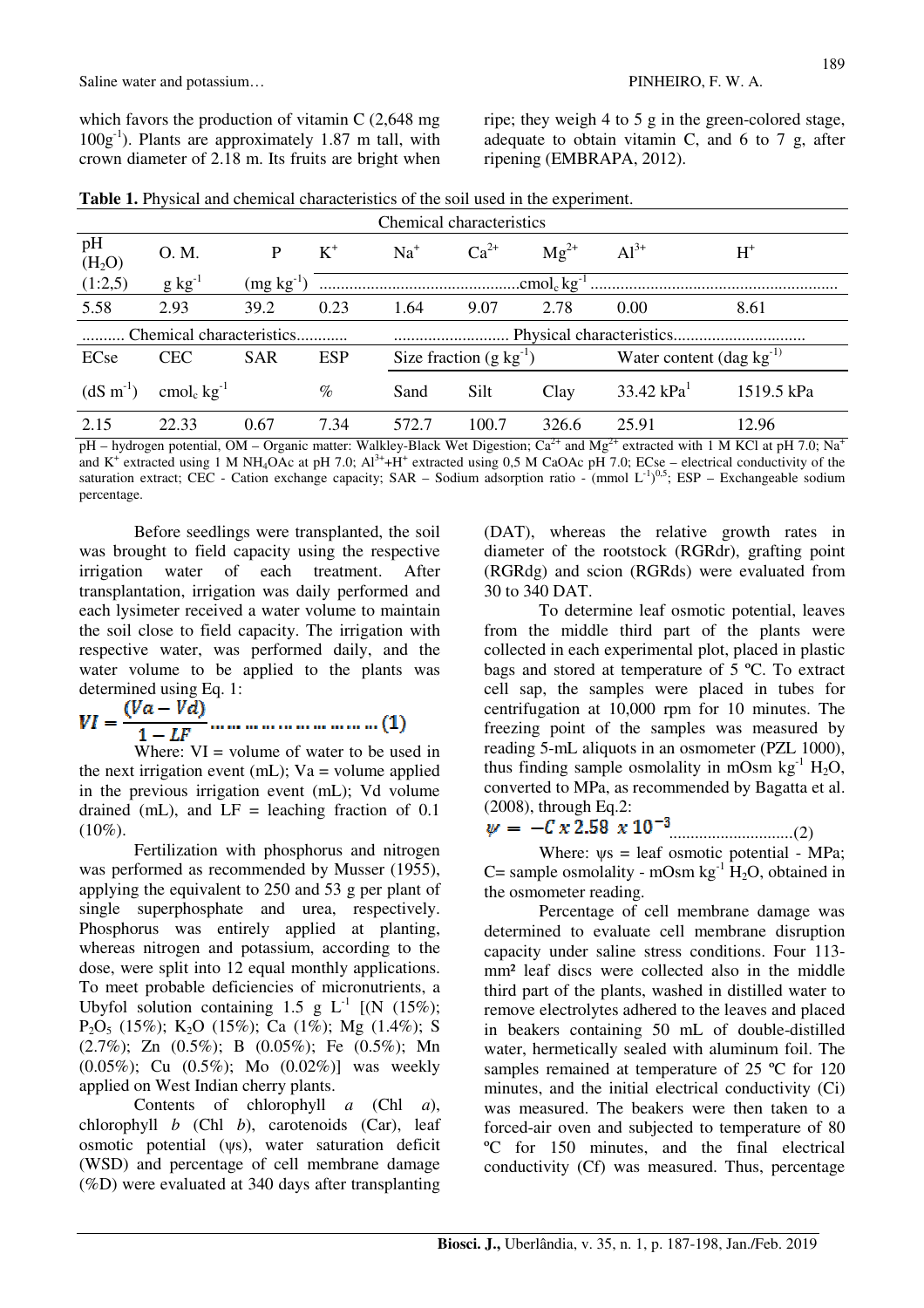of cell membrane damage was obtained according to Scotti-Campos et al. (2013), using Eq .3:

$$
\%D = \frac{ci}{cf} \times 100\tag{3}
$$

Where:  $\%D$  = percentage of cell membrane damage  $(\%)$ ; Ci= initial electrical conductivity (dS) m<sup>-1</sup>); Cf= final electrical conductivity (dS m<sup>-1</sup>); Water deficit saturation was determined 340 DAT, following the methodology described by Taiz & Zeiger (2013), according to Eq. 4:

$$
WSD = \frac{TW - FW}{TW - DW} \times 100
$$

Where:  $WSD = water saturation deficit (%)$ ; FW= leaf fresh weight (g); TW= leaf turgid weight (g);  $DW =$  leaf dry weight (g).

(4)

Contents of chlorophylls *a* (*Chl a*) and *b* (*Chl b*) and carotenoids were evaluated following the laboratory method developed by Arnon (1949), using samples of 5 discs from the blade of the third mature leaf from the apex of the fourth-order branch. The 80% acetone extracts were used to determine the contents of chlorophylls and carotenoids in the solutions using spectrophotometer at the absorbance (ABS) wavelengths of 470, 646, and 663 nm, through the following equations: Chlorophyll *a* (Chl *a*) = 12.21 ABS663 – 2.81 ABS646; Chlorophyll *b* (Chl *b*) = 20.13 A646 – 5.03 ABS663; Total carotenoids (*Car*) = (1000 ABS470 – 1.82 Chl *a* – 85.02 Chl *b*)/198. The values obtained for the contents of chlorophyll *a*, *b* and carotenoids in the leaves were expressed in mg  $g^{-1}$  of fresh matter (FM).

The RGR in diameters of rootstock, at grafting point and scion were determined according to Benincasa (2003), through Eq. 4.

$$
RGR = \frac{(mSDz - mSD1)}{(t2 - t1)}
$$
 (4)

Where*:* RGR = Relative growth rate in stem diameter (mm mm<sup>-1</sup> d<sup>-1</sup>).

 $SD_1$  = stem diameter (mm) at time t<sub>1</sub>,

 $SD<sub>2</sub>$  = stem diameter (mm) at time t<sub>2</sub>,

 $ln =$ natural logarithm.

The data were subjected to analysis of variance by F test and, when significant, means comparison test (Tukey test at 0.05 probability level) was conducted for water salinity levels and regression analysis was carried out for K doses. When the interaction between factors (LS x KD) was significant (Tukey test at 0.05 probability level), a follow-up analysis was performed for saline levels in each K dose, using the statistical program SISVAR-ESAL (FERREIRA, 2011).

### **RESULTS AND DISCUSSON**

The summary of the analysis of variance (Table 2) showed significant effect of the interaction between salinity levels and K doses (SL x KD) on the percentage of cell membrane damage (%D) ( $p <$ 0.01). For the isolated factors, water salinity levels had significant effect on leaf osmotic potential (ψs), whereas K doses had significant effect on water saturation deficit in West Indian cherry leaves, at 340.DAT.

**Table 2.** Summary of the analysis of variance for leaf osmotic potential (ψs), percentage of cell membrane damage (%D) and water saturation deficit (WSD) in grafted West Indian cherry irrigated with saline water and fertilized with different doses of potassium, at 340 days after transplanting.

| Source of variation   | DF | Mean squares         |               |               |  |  |
|-----------------------|----|----------------------|---------------|---------------|--|--|
|                       |    | ΨS                   | $\%D$         | WSD           |  |  |
| Saline levels (SL)    |    | $0.3106^{**}$        | 7.4416        | $8.6025^{ns}$ |  |  |
| $K$ dose $(KD)$       |    | $0.0774^{ns}$        | $76.415***$   | 18.103*       |  |  |
| Linear regression     |    | $0.0524^{ns}$        | $127.67***$   | 5.4890*       |  |  |
| Quadratic regression  |    | 0.0092 <sup>na</sup> | $122.236$ **  | 11.578        |  |  |
| Interaction (SL x KD) | 3  | $0.0524^{ns}$        | 17.387**      | $44.507^{ns}$ |  |  |
| <b>Blocks</b>         |    | $0.0092^{ns}$        | $0.1762^{ns}$ | $0.0075^{ns}$ |  |  |
| Residual              | 14 | 0.0090               | 0.5732        | 3.5128        |  |  |
| CV(%)                 |    | 4.23                 | 4.57          | 3.51          |  |  |

ns, \*\*, \* respectively not significant, significant at  $p < 0.01$  and  $p < 0.05$ .

According to the comparison test of means for leaf osmotic potential (Figure 1A), West Indian cherry plants irrigated with water of  $0.8$  dS  $m^{-1}$ electrical conductivity significantly differed from those subjected to the higher salinity  $(3.8 \text{ dS m}^{-1})$ . Comparing the means between treatments, plants under ECw of 0.8 dS  $m^{-1}$  showed the higher osmotic potential in leaf tissues (-1.30 MPa), whereas plants receiving high-salinity water showed the lowest ψs (-1.60 MPa). Likewise, the reduction in the energy status of the water in plant leaf tissues, due to the decrease in ψs of West Indian cherry plants grown under the highest ECw level, may be associated with a strategy of acclimation to the increment in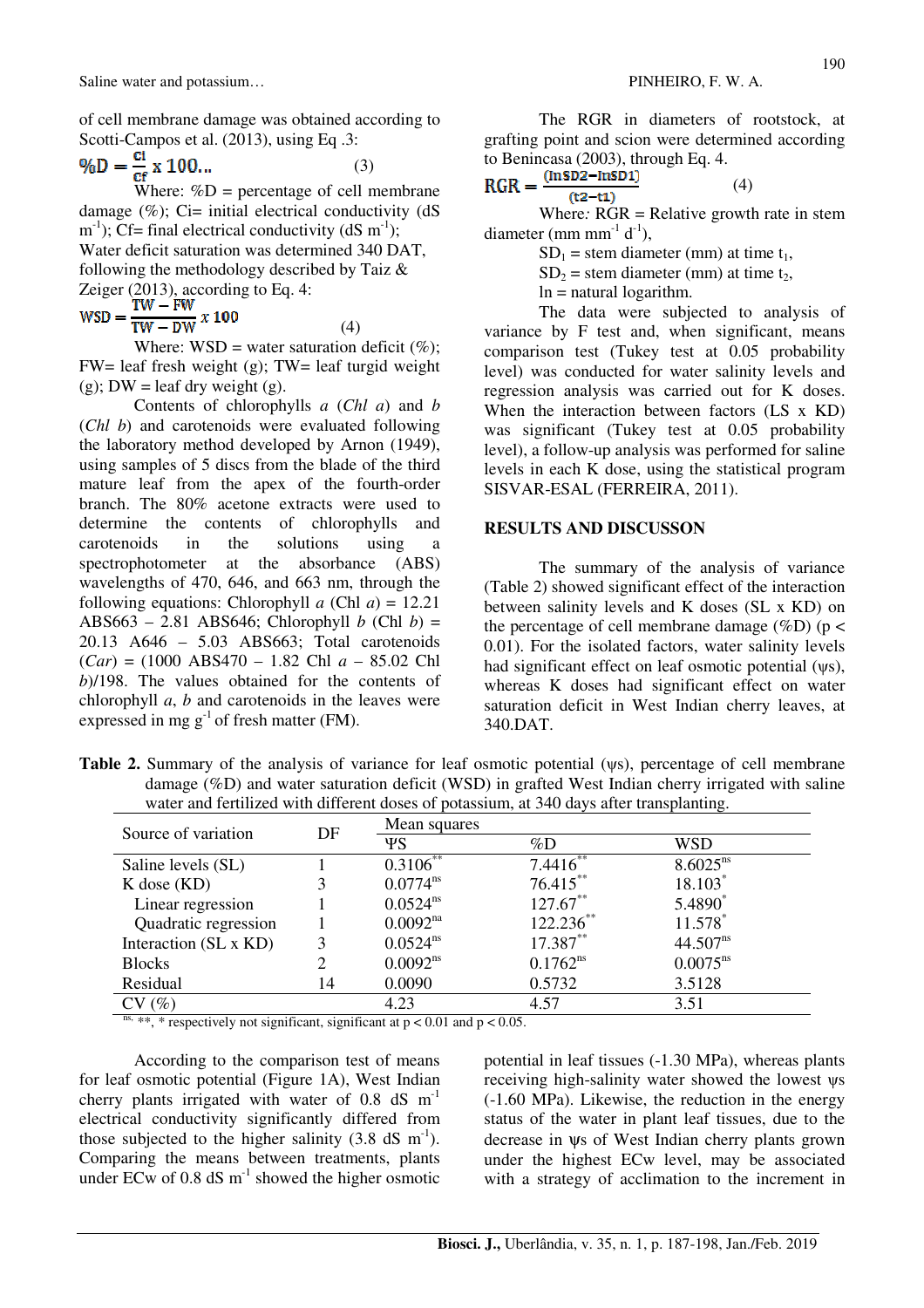Saline water and potassium... The same state of the set of the set of the PINHEIRO, F. W. A.

the salt concentration of the soil solution, allowing for plant tissue hydration and thus delaying deleterious processes caused by water deficit due to the increase in the osmotic concentration of the soil solution (SANTOS et al., 2012). Reduction in leaf osmotic potential due to saline water irrigation has also been observed in other crops, such as jatropha (SILVA et al., 2009), peanut (SANTOS et al., 2012) and castor bean (LIMA et al., 2015).



**Figure 1.** Osmotic potential - ψs (A), under different irrigation water salinity – ECw (A) and percentage of cell membrane damage (B) as a function of the interaction between water salinity (ECw) and potassium dose in grafted West Indian cherry plants, at 340 days after transplanting.

Based on the regression equations for percentage of cell membrane damage - %D (Figure 1B), plants under ECw of 0.8 and 3.8 dS  $m^{-1}$  fitted to a linear model, and %D decreased in plants subjected to  $0.8$  dS  $m^{-1}$  as K dose increased, with reduction of 9.66% for every 25% increase in  $K_2O$ doses. In other words, plants fertilized with the highest K dose (125%  $\overline{K}_2$ O) showed reduction in %D of approximately 4.07% in comparison to those receiving  $50\%$  of the K<sub>2</sub>O recommendation. West Indian cherry plants irrigated with 3.8 dS  $m^{-1}$  water also showed reduction in the %D, 13.33% for every  $25\%$  increase in K<sub>2</sub>O recommendation, which is equivalent to a reduction of about 48% in the %D of West Indian cherry plants fertilized with  $125\%$  K<sub>2</sub>O dose, compared with those under 50% of the recommendation of Musser (1995). Cell membrane damage is caused by the release of ions, leading to greater loss in integrity and destabilization of the cell membrane, and the quantity of leachates is determined considering that the higher the content leaked from the cell, the greater the damage caused to the cell membrane (ATAÍDE, 2012), which may indicate a mechanism that prevents tissue desiccation due to the reduction in the leaf osmotic component (FIOREZE et al., 2013).

Water saturation deficit (WSD) in West Indian cherry plants fitted to a quadratic model as a function of the  $K_2O$  doses and, according to the regression equation (Figure 2), WSD increased up to the 74% with  $K<sub>2</sub>O$  dose (64.15%). From this dose on, WSD decreased and its lowest value (59.93%) occurred in plants fertilized with  $125\%$  K<sub>2</sub>O recommendation. The reduction in the WSD of West Indian cherry plants is mainly due to the functions performed by K in plant metabolism, since this macronutrient participates in the maintenance of ionic balance and cell turgor, through the control of stomatal opening and closure (GURGEL et al., 2010).

Sá et al. (2017), evaluating the effects of irrigation with different water salinity levels (ECw between 0.6 and 3.8 dS  $\text{m}^{-1}$ ) and fertilization with different proportions of nitrogen and phosphorus (100:100, 100:140, 140:100 and140:140% of the recommended doses of N and P) on the water relations of the same cultivar at 45 days after transplanting, observed reduction of water saturation deficit in the leaves, regardless of the irrigation water salinity levels.

Based on the summary of analysis of variance (Table 3), the interaction between factors (SL  $x$  KD) significantly influenced ( $p<0.01$ ) chlorophyll *b* content (Chl *b*). The factor salinity levels caused significant differences in chlorophyll *a* content (Chl *a*), relative growth rate in stem diameter at the grafting point and in the scion. Potassium doses caused significant effect only on the contents of chlorophyll *a* (Chl *a*), chlorophyll *b* (Chl *b*) and carotenoids (Car).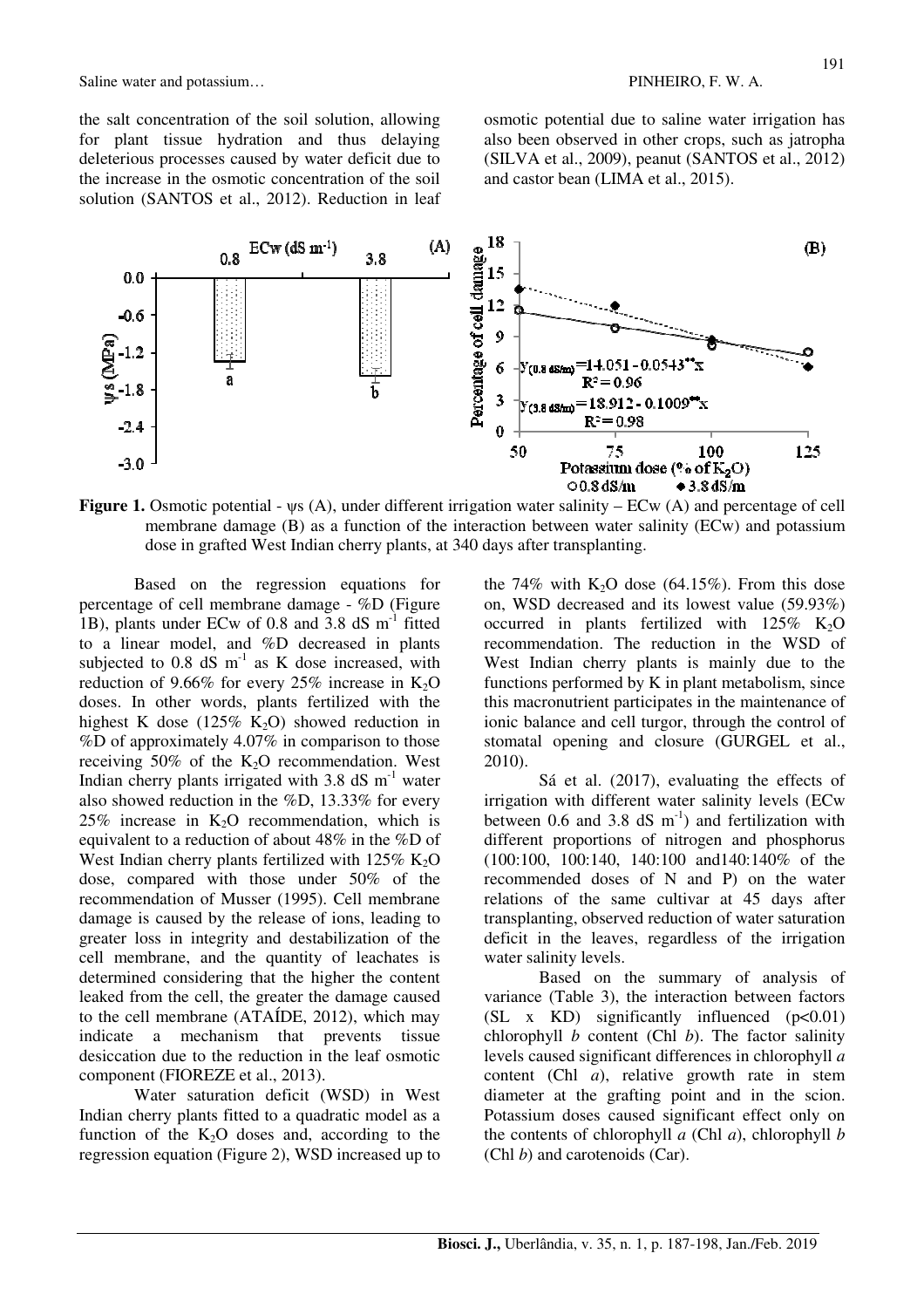

Figure 2. Water saturation deficit – WSD in the leaves of grafted West Indian cherry, as a function of potassium dose, at 340 days after transplanting.

**Table 3.** Summary of the analysis of variance for the contents of chlorophyll *a* (Chl *a*), chlorophyll *b* (Chl *b*) and carotenoids (Car), at 340 days after transplanting (DAT), and relative growth rate in stem diameter for rootstock (RGRdr), grafting point (RGRdg) and scion (RGRds) of grafted West Indian cherry irrigated with different water salinity levels and potassium doses, from 30 to 340 DAT.

| Source of variation   | DF | Mean squares          |                       |                       |                      |                        |                        |  |
|-----------------------|----|-----------------------|-----------------------|-----------------------|----------------------|------------------------|------------------------|--|
|                       |    | Chl $a$               | Chl b                 | Car                   | RGRdr                | RGRdg                  | <b>RGRds</b>           |  |
| Saline levels (SL)    |    | $0.3209$ <sup>*</sup> | $0.0105^{ns}$         | $0.0153^{ns}$         | $7.6964^{ns}$        | $0.000002^{**}$        | $0.000003$ **          |  |
| $K$ doses $(KD)$      |    | $0.2502^*$            | $0.0356^{**}$         | $0.0453$ <sup>*</sup> | $1.6681^{ns}$        | $5.146677^{ns}$        | $1.481111^{ns}$        |  |
| Linear regression     |    | $0.1410^{ns}$         | $0.0153$ <sup>*</sup> | $16.078***$           | 0.0001 <sup>ns</sup> | 0.000001 <sup>ns</sup> | 0.000001 <sup>ns</sup> |  |
| Quadratic regression  |    | $0.2015^*$            | $0.0453***$           | 0.6221 <sup>ns</sup>  | 0.0001 <sup>ns</sup> | 0.000001 <sup>ns</sup> | 0.000001 <sup>ns</sup> |  |
| Interaction (SL x KD) | 3  | $0.0535^{ns}$         | $0.0376^{**}$         | $2.2095^{ns}$         | $7.7184^{ns}$        | $8.901965^{ns}$        | $1.350627^{ns}$        |  |
| <b>Blocks</b>         | 2  | $0.0774^{\text{ns}}$  | $0.0102^{ns}$         | $2.3795^{ns}$         | $2.9059^{ns}$        | $6.725634^{ns}$        | $5.135481^{ns}$        |  |
| Residual              | 14 | 0.0471                | 0.0043                | 1.4312                | 4.4726               | 1.3054                 | 2.3343                 |  |
| CV(%)                 |    | 3.40                  | 4.33                  | 2.43                  | 4.47                 | 4.30                   | 3.33                   |  |

ns, \*\*, \* respectively not significant, significant at  $p < 0.01$  and  $p < 0.05$ .

Chlorophyll *a* content (*Chl a*) in West Indian cherry plants was significantly influenced by the increment in irrigation water salinity and, according to the means comparison test (Figure 3A), the *Chl a* in plants under ECw of 0.8 dS  $m^{-1}$  was statistically lower than that of plants irrigated with 3.8 dS m-1 water. Chlorophyll *a* contents of 1.71 and 1.94 mg g-1 FM were found in plants under 0.8 and 3.8 dS  $m^{-1}$ , respectively. Chlorophyll is one of the main factors related to plant photosynthetic efficiency and, consequently, to growth and adaptability to different environments and adverse conditions caused by the various types of stress (AMARANTE et al., 2007). Therefore, increase in chlorophyll synthesis, due to irrigation with saline water  $(3.8 \text{ dS} \text{ m}^{-1})$ , may be associated with the activation of a mechanism of protection of the photosynthetic apparatus, and is apparently a direct result of the development of chloroplasts, by the increase in the number of thylakoids or even

increase in the number of chloroplasts (SILVA et al., 2016).

Potassium application in increasing doses positively influenced the chlorophyll *a* content of West Indian cherry and, according to the regression equation (Figure 3B), the data fitted to an positive linear model, with increment of 7.12% for every  $25\%$  increase in K<sub>2</sub>O dose. In other words, when plants were fertilized with the dose of  $125\%$  K<sub>2</sub>O recommendation, *Chl a* content increased by 0.30 mg  $g^{-1}$  FM compared with plants receiving 50%  $K_2O$  recommendation. Therefore, the increase in chlorophyll contents may be related to the physiological functions of this macronutrient, since K participates in the beginning of the metabolic processes of N, such as incorporation of mineral N and especially in nitrate reductase (RUAN; HARDTER, 1999), a key enzyme in the regulation of N metabolism (VIANA; KIEHL, 2010). Thus, K2O may have favored protein synthesis and chlorophyll formation in West Indian cherry plants,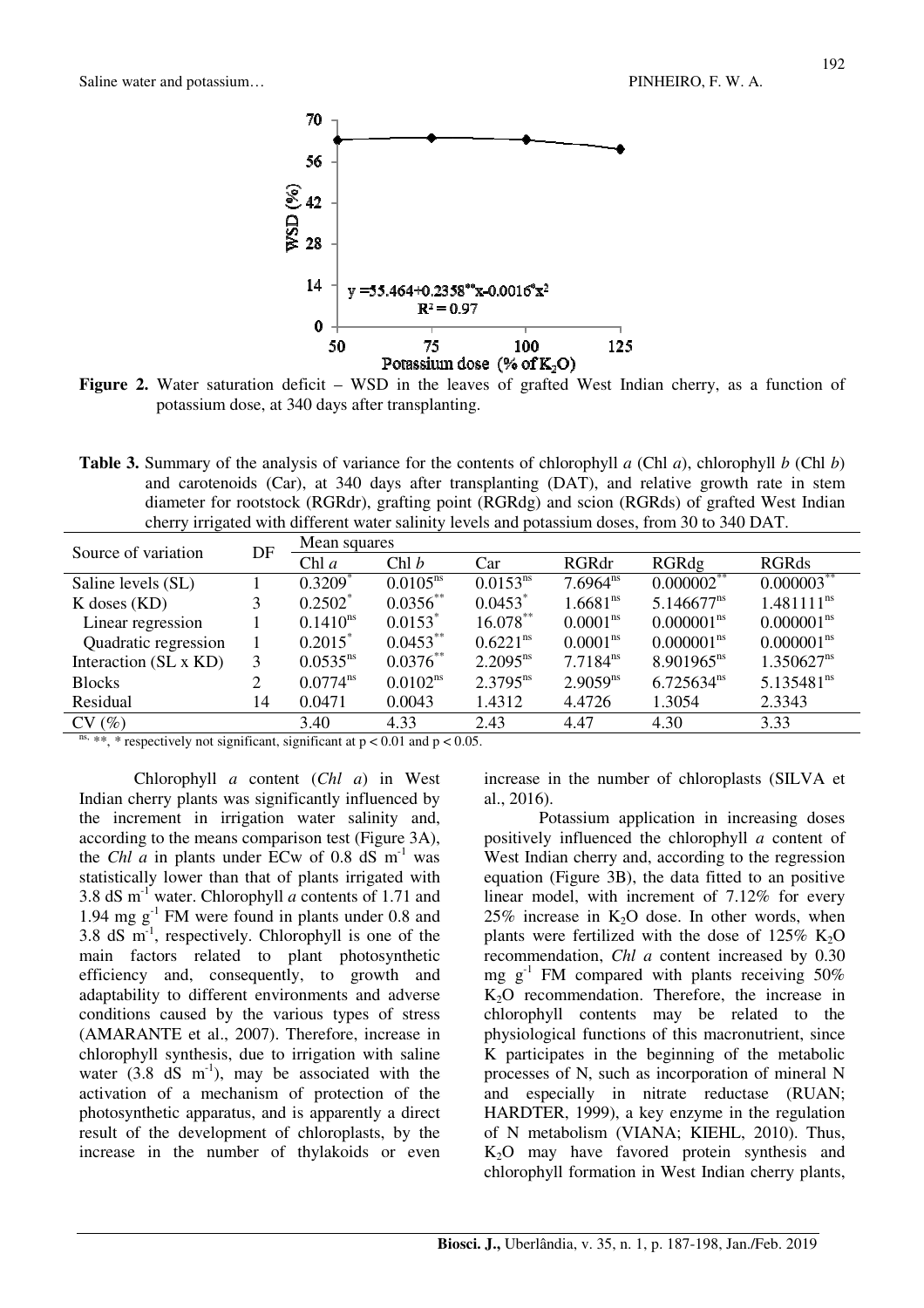because N is used in the synthesis of cell compounds.



Bars represent the standard error of the mean (n=3). Means followed by different letters indicate difference between treatments by Tukey test, p<0.05.

**Figure 3.** Chlorophyll *a* content (Chl *a*) in grafted West Indian cherry, as a function of irrigation water salinity – ECw (A) and potassium fertilization (B), at 340 days after transplanting.

The interaction between irrigation water salinity and K doses also influenced the chlorophyll *b* content (*Chl b*) of West Indian cherry. According to the regression equations (Figure 4A), plants receiving water of  $0.8 \text{ dS m}^{-1}$  electrical conductivity obtained maximum estimated value of 0.84 mg  $g^{-1}$ FM at dose of  $116\%$  K<sub>2</sub>O recommendation and, from this point on, there was a slight reduction in the chlorophyll *b* content. When the plants were irrigated with  $3.8 \text{ dS m}^{-1}$  water, the data fitted to the regression model as K doses increased and, from the dose of 71% (0.699 mg  $g^{-1}$  FM), plants irrigated with water of highest electrical conductivity showed a sharp reduction in the chlorophyll *b* contents.





According to Larré et al. (2014), the enzyme chlorophyllase is stimulated in the first days of exposure to stress (moderate stress), but this activity is strongly inhibited by high salt concentration. Nevertheless, it can be inferred that K fertilization positively influences chlorophyll index, if adequate amount is provided, because besides increasing N

assimilation and transport, K is responsible for the movement of the stomatal guard cells, regulating the entry of  $CO<sub>2</sub>$ , which serves as fuel for photosynthesis, as reported by Appezzato-da-Glória & Carmello-Guerreiro (2012).

The content of carotenoids in West Indian cherry plants increased significantly as  $K_2O$  doses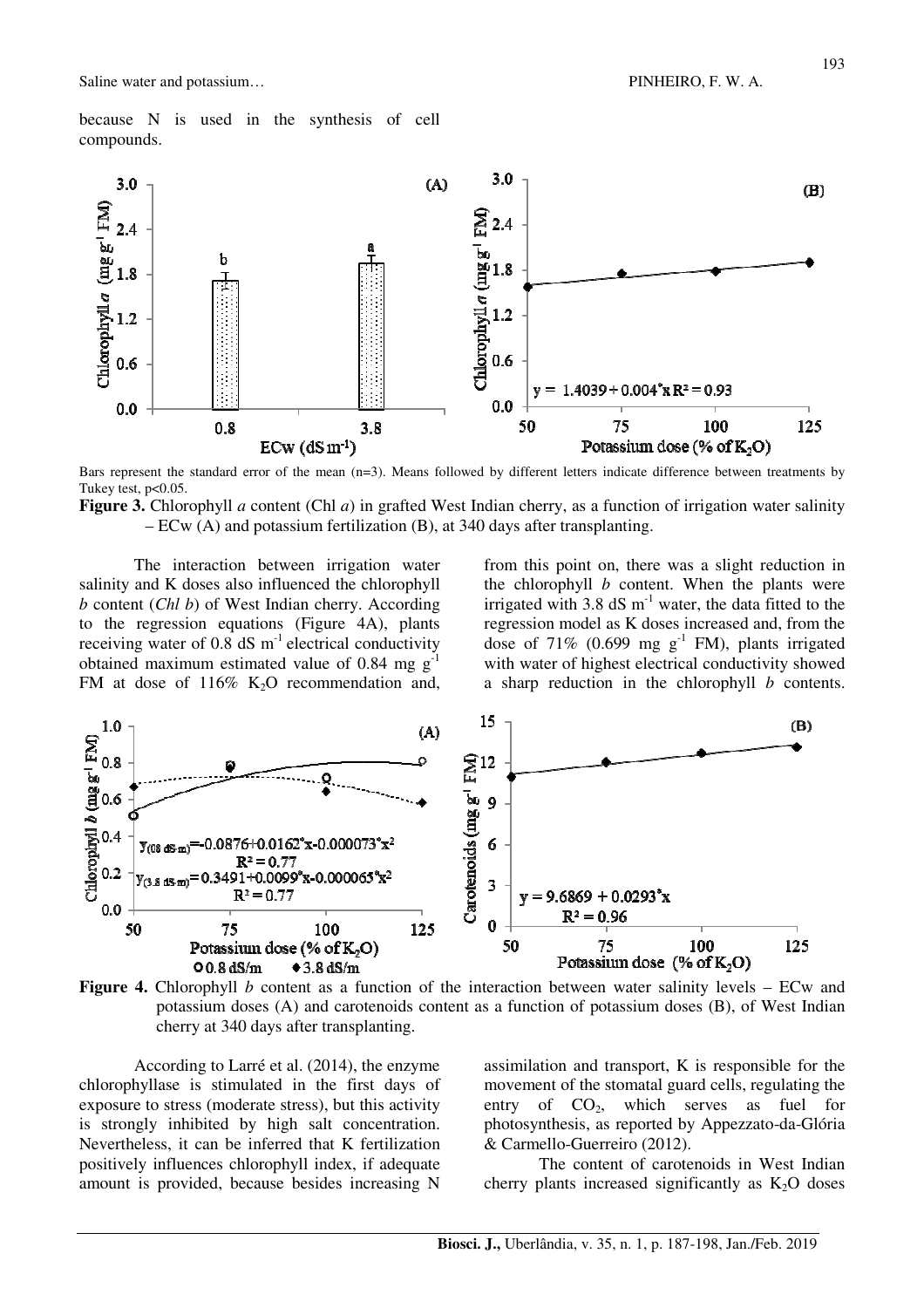Saline water and potassium... The same state of the set of the set of the PINHEIRO, F. W. A.

increased and, according to the regression equation (Figure 4B), there was an increment of 7.56% for every 25% increase in K doses. Carotenoids content increased by 2.2 mg  $g^{-1}$  FM between plants fertilized with  $125\%$  and  $50\%$  K<sub>2</sub>O recommendation. The increase in carotenoids content in the leaves may be attributed to a strategy in an attempt to minimize the damages to the photosynthetic apparatus. In addition, carotenoids are considered as accessory pigments, because the light absorbed by them is transferred to the chlorophyll for photosynthesis (TAIZ & ZEIGER, 2013).

The relative growth rate of stem diameter at the grafting point of West Indian cherry plants was significantly influenced by the irrigation with different water salinity levels. According to the means comparison test (Figure 5A and B), the RGRdr and RGRds of plants irrigated with 0.8 dS m<sup>-1</sup> water was significantly higher than the values found in plants subjected to the highest water salinity level  $(3.8 \text{ dS m}^{-1})$ , the plants subjected to 3.8 dS m-1 salinity showed reductions in RGRdr and RGRds of 11.30 and 18.06%, equivalent to growth reductions of 0.00056 and 0.00069 mm mm<sup>-1</sup> day<sup>-1</sup>, respectively, in comparison to plants under ECw of  $0.8$ dSm<sup>-1</sup>.



Bars represent the standard error of the mean (n=3). Means followed by different letters indicate difference between treatments by Tukey test, p<0.05.

**Figure 5.** Relative growth rate of stem diameter at the grafting point - *RGRdr* (A) and scion - *RGRds* (B) of West Indian cherry plant under different irrigation water salinity – ECw, from 30 to 340 days after transplanting.

The reduction in growth rate is caused by soil salinity. As plants are irrigated with saline water, the salt content in the soil increases and exceeds the tolerable limit, and the growth rate of most species progressively decreases, given the difficulty to absorb water due to the reduction in the osmotic potential of the soil solution (GURGEL et al., 2003). Sá et al. (2018), studying the growth of the West Indian cherry cv. 'BRS 366 Jaburu' under saline conditions (ECw:  $0.6$  to  $3.8$  dS m<sup>-1</sup>), observed reduction in the absolute and relative growth rates for the rootstock and scion as a function of water salinity from 1 to 150 days after transplanting.

### **CONCLUSIONS**

The West Indian cherry crop is sensitive to water salinity of  $3.8 \text{ dS} \text{ m}^{-1}$  in the post-grafting phase, resulting in a decline in photosynthetic pigment content and growth.

Increase in potassium dose reduces cell membrane damage and promotes increment in the synthesis of chlorophyll *a* and carotenoids in West Indian cherry plants.

A significant interaction exists between water salinity levels and potassium doses for the water saturation deficit, percentage of cell membrane damage and chlorophyll *b* content of West Indian cherry plants.

#### **ACKNOWLEDGMENTS**

To the National Council for Scientific and Technological Development (CNPq/UFCG) and to the National Postdoctoral Program (PNPD/CAPES/UFCG), for grant of scholarship, and to the National Institute of Science and Technology in Salinity - INCTSal, for funding the project.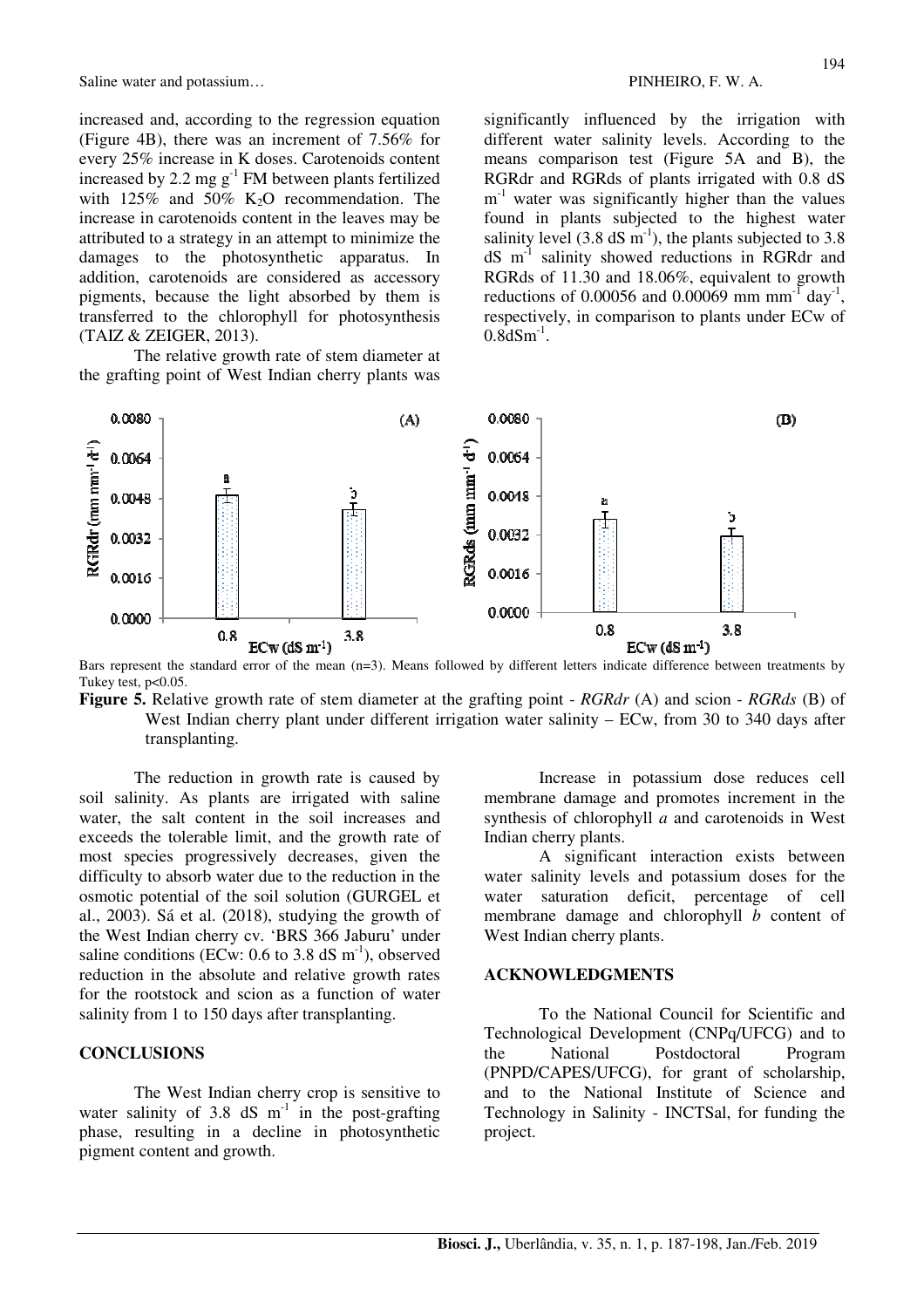**RESUMO:** A exploração agrícola na região semiárida do Nordeste brasileiro depende do uso da irrigação para garantir a produção das culturas com segurança; entretanto, nesta região, as águas utilizadas comumente possuem níveis elevados de sais e necessitam de estratégias de manejo que possibilitem sua utilização na agricultura. Neste contexto, objetivou-se com este trabalho avaliar as relações hídricas, os pigmentos fotossintéticos e o crescimento da aceroleira enxertada em função da irrigação com águas salinas e adubação potássica. A pesquisa foi realizada em condição de casa de vegetação em lisímetros preenchidos com um Neossolo Regolítico Eutrófico de textura franco-arenosa, no município de Campina Grande-PB. Os tratamentos foram distribuídos em blocos casualizados, e consistiram de dois fatores, sendo dois níveis de condutividade elétrica da água de irrigação - CEa  $(0.8 \text{ e } 3.8 \text{ dS m}^{-1})$  e quatro doses de potássio  $(50, 75; 100 \text{ e }$ 125% da recomendação), com três repetições e uma planta por parcela. A dose de 100% correspondeu a 33,0 g de K<sub>2</sub>O por planta por ano. A cultura da aceroleira é sensível a salinidade da água de 3,8 dS m<sup>-1</sup>, na fase pós enxertia, resultando-se em declínio nos teores de pigmentos fotossintéticos e crescimento. Doses crescentes de potássio diminuíram o percentual de dano na membrana celular e promoveram aumento na síntese de clorofila *a* e carotenoides nas plantas de aceroleira. Houve interação significativa entre os fatores níveis salinos e doses de potássio para potencial osmótico foliar, déficit de saturação hídrica, percentual de dano na membrana celular e teor de clorofila *b* da aceroleira.

**PALAVRAS-CHAVE:** *Malphigia emarginata.* Estresse salino. Osmorregulação.

### **REFERENCES**

ADRIANO, E.; LEONEL, S.; EVANGELISTA, R. M. Qualidade de fruto da aceroleira cv. Olivier em dois estádios de maturação. **Revista Brasileira Fruticultura**, Jaboticabal, v. 33, n. 1, p. 541-545, 2011. http://dx.doi.org/10.1590/S0100-29452011000500073.

AMARANTE, L. do; OLIVEIRA, C. D. S.; ZENZEN, M. L.; BERNARDI, E. Teores de clorofilas em soja associada simbioticamente com diferentes estirpes de brady rhizobium sob alagamento. **Revista Brasileira de Biociências,** Porto Alegre, v. 5, n. 2, p. 906-908, 2007

APPEZZATO-da-GLÓRIA, B.; CARMELLO-GUERREIRO, S. M. **Anatomia vegetal**. 3. ed. rev. e ampl, Viçosa: Ed. UFV, 2012. 404p.

ARNON, D. I. Copper enzymes in isolated cloroplasts: polyphenoloxidases in *Beta vulgaris*. **Plant Physiology**, Waterbury, v. 24, n. 1, p. 1-15, 1949. https://doi.org/10.1104/pp.24.1.1

ATAÍDE, G. M.; FLORES, A. V.; BORGES, E. E. L. Alterações fisiológicas e bioquímicas em sementes de *Pterogyne nitens* Tull. durante o envelhecimento artificial. **Pesquisa Agropecuária Tropical,** Goiânia, v. 42, n. 1, p. 71-76, 2012. http://dx.doi.org/10.1590/S1983-40632012000100010.

BAGATTA, M.; PACIFICO, D.; MANDOLINO, G. Evaluation of the osmotic adjustment response within the Genus Beta. **Journal of Sugar Beet Research**, Denver, v .45 n. 3, p. 119-131, 2008. http://dx.doi.org/10.5274/jsbr.45.3.119.

BENINCASA, M. M. P. **Análise de crescimento de plantas, noções básicas**. 2 ed. Jaboticabal: FUNEP, 2003. 41p.

CABANERO, F. J.; MARTÍNEZ, V.; CARVAJAL, M. Does calcium determine water uptake under saline conditions in pepper plants, or is it water flux which determines calcium uptake? **Plant Science**, Shannon, v. 166, n.2, p.443-450, 2004. http://dx.doi.org/10.1016/j.plantsci.2003.10.010.

DEMBITSKY, V.; POOVARODOM, S.; LEONTOWICZ, H.; LEONTOWICZ, M.; VEARASILP, S.; TRAKHTENBERG, S.; GORINSTEIN, S. The multiple nutrition properties of some exotic fruits: biological activity and active metabolites. **Food Research International**, Essex, v.44, n.7, p. 1671-1701, 2011. https://doi.org/10.1016/j.foodres.2011.03.003.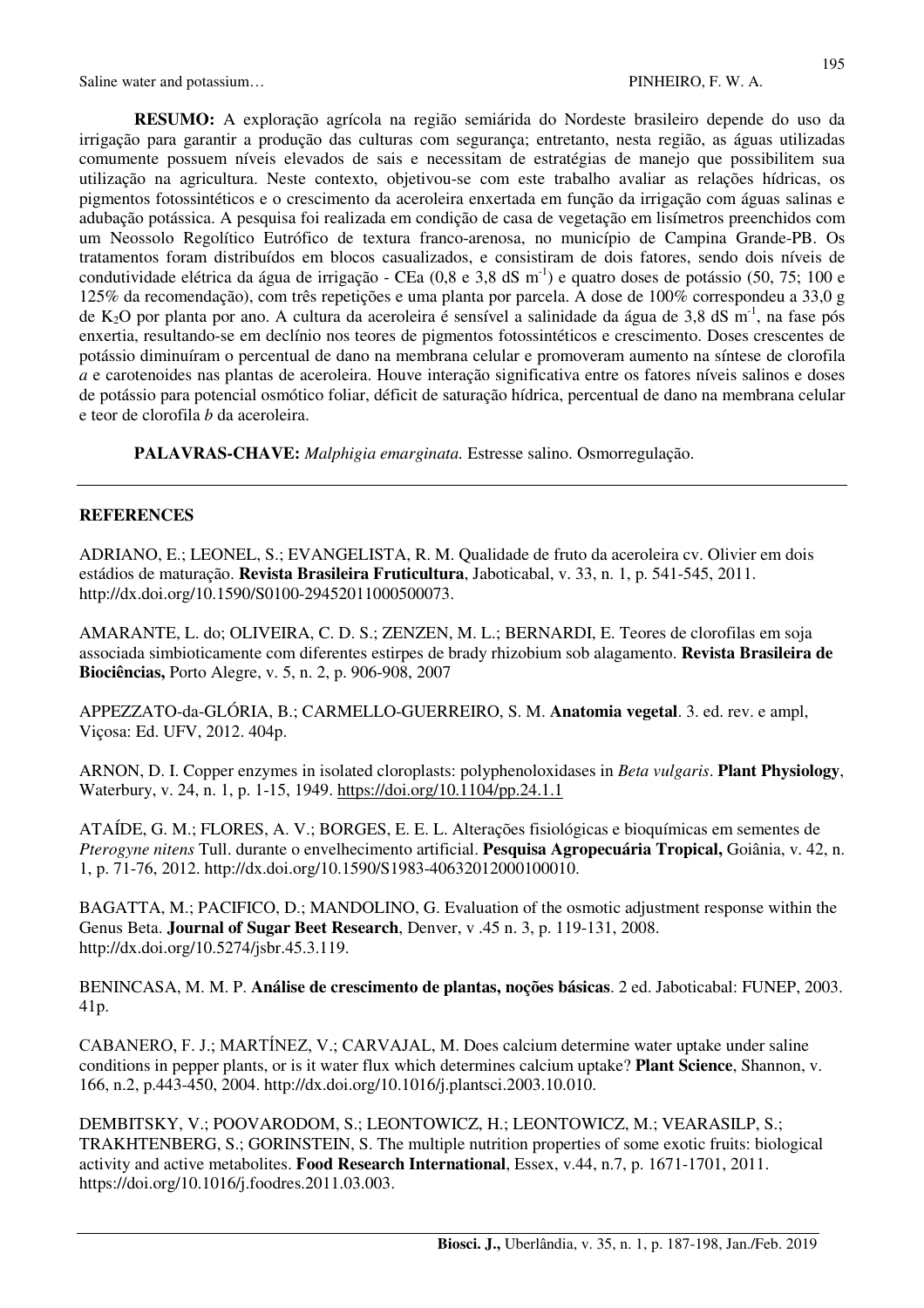DONAGEMA, G. K.; CAMPOS, D. V. B de; CALDERANO, S. B.; TEIXEIRA, W. G.; VIANA, J. H. M. (Org.). **Manual de métodos de análise de solo**. 2. ed. Rio de Janeiro, RJ: Embrapa Solos. 2011. 230 p.

EMBRAPA - Empresa Brasileira de Pesquisa Agropecuária/Agroindústria Tropical. **Cultivar acerola BRS 366-Jaburu**. Fortaleza: Embrapa CNPAT, 2012. 2p.

ESASHIKA, T.; OLIVEIRA, L. A.; MOREIRA, F, W. Resposta da aceroleira a adubação orgânica, química e foliar num Latossolo da Amazônia Central. **Revista de Ciências Agrárias**, Lisboa, v.36, n.4, p.399-410, 2013.

FERREIRA, D. F. SISVAR: A computer statistical analysis system. **Ciência e Agrotecnologia**, Lavras, v. 35, n.6, p. 1039-1042, 2011. http://dx.doi.org/10.1590/S1413-70542011000600001.

FILGUEIRA, F. A. R. **Novo manual de olericultura**: **Agrotecnologia moderna na produção e comercialização de hortaliças**. 3.ed. Viçosa: UFV, 2005. 421 p.

FIOREZE, S. L.; RODRIGUES, J. D.; CARNEIRO, J. P. C.; SILVA, A. do A.; LIMA, M. B. Fisiologia e produção da soja tratada com cinetina e cálcio sob déficit hídrico e sombreamento. **Pesquisa Agropecuária Brasileira**, Brasília, v.48, n.11, p.1432-1439, 2013. http://dx.doi.org/10.1590/S0100-204X2013001100003.

GURGEL, M. T.; FERNANDES, P. D.; GHEYI, H. R.; SANTOS, F J. DE S.; BEZERRA, I. L.; NOBRE, R. G. Índices fisiológicos e de crescimento de um porta-enxerto de aceroleira sob estresse salino. **Revista Brasileira de Engenharia Agrícola e Ambiental**, Campina Grande, v.7, n.3, p.451-456, 2003. http://dx.doi.org/10.1590/S1415-43662003000300007.

GURGEL, M. T.; GHEYI, H. R.; OLIVEIRA, F. H. T. Acúmulo de matéria seca e nutrientes em meloeiro produzido sob estresse salino e doses de potássio. **Revista Ciência Agronômica**, Fortaleza, v. 41, n. 1, p. 18- 28, 2010. http://dx.doi.org/10.5935/1806-6690.20100003.

GURGEL, M. T.; UYEDA, C. A.; GHEYI, H. R.; OLIVEIRA, F. H. T. de; FERNANDES, P. D.; SILVA, F. V. da. Crescimento de meloeiro sob estresse salino e doses de potássio. **Revista Brasileira de Engenharia Agrícola e Ambiental**, Campina Grande, v.14, n.1, p.3-10, 2010. http://dx.doi.org/10.1590/S1415- 43662010000100001.

JIANG, J.; LIU, G.; YAO, R.; YU, S. Effect of irrigation amount and water salinity on water consumption and water productivity of spring wheat in Northwest China. **Field Crops Research**, Amsterdam, v. 137, s.n., p. 78- 88, 2012.

LARRÉ, C. F.; MARINI, P.; MORAES, C. L.; AMARANTE, L. do; MORAES, D. M. de. Influência do 24 epibrassinolídeo na tolerância ao estresse salino em plântulas de arroz. **Semina: Ciências Agrárias,** Londrina, v.35, n.1, p.67-76, 2014. http://dx.doi.org/ 10.5433/1679-0359.2014v35n1p67.

LIMA, G. S. de; GHEYI, H. R.; NOBRE, R. G.; SOARES, L. A. dos A.; XAVIER, D. A.; SANTOS JUNIOR, J. A. dos. Water relations and gas exchange in castor bean irrigated with saline water of distinct cationic nature. **African Journal of Agricultural Research**, Lagos, v.10, n.13, p.1581-1594, 2015. http://dx.doi.org/10.5897/AJAR2015.9606.

MEZADRI, T.; PACHÓN, F.; SOLEDAD, M.; VILLAÑO, D.; PARRÍLLA, G.; CARMEN, M.; TRONCOSO, A. M. El fruto de la acerola: composición, características productivas e importancia económica. **Archivos Latinoamericanos de Nutrición,** Caracas, v.56, n.2, p.101-109, 2006.

MUSSER, R. S. Tratos culturais na cultura da acerola. In: SÃO JOSÉ, A. R.; ALVES, R. E. (ed.). **Acerola no Brasil**: **produção e mercado**. Vitória da Conquista: DFZ/UESB. 1995. p.47-52.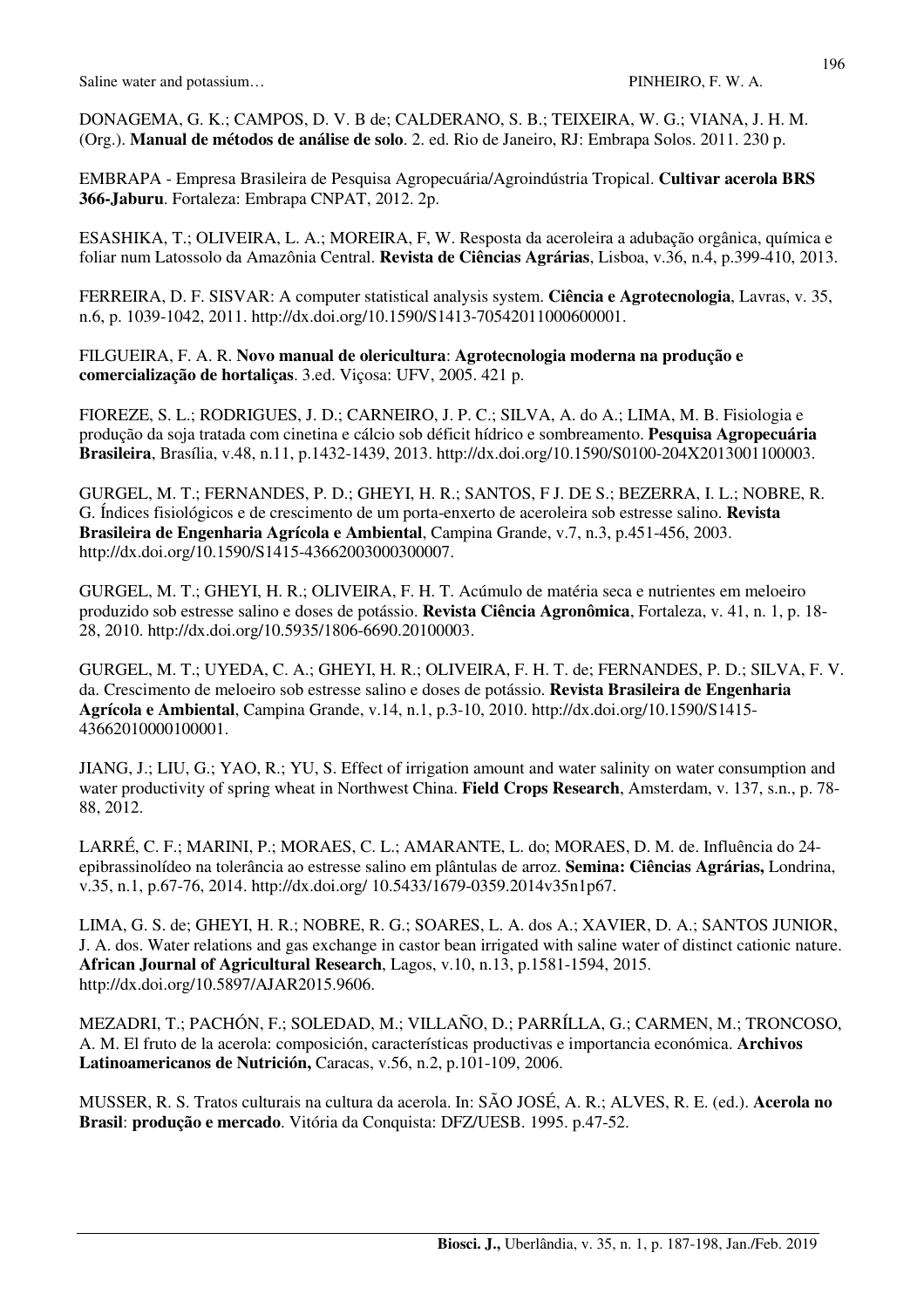NAVARRO, J. M.; GARRIDO, C.; MARTÍNEZ, V.; CARVAJAL, M. Water relations and xylem transport of nutrients in pepper plants grown under two different salts stress regimes. **Plant Growth Regulation,** Dordrecht, v. 41, n.3, p. 237-245, 2003. https://doi.org/10.1023/B:GROW.0000007515.72795.c5

NEVES, A. L. R.; LACERDA, C. F. de; GUIMARÃES, F. V. A.; HERNANDEZ, F. F. F.; SILVA, F. B.; PRISCO, J. T.; GHEYI, H. R. Acumulação de biomassa e extração de nutrientes por plantas de feijão-de-corda irrigadas com água salina em diferentes estádios de desenvolvimento. **Ciência Rural**, Santa Maria, v.39, n.3, p.758-765, 2009. http://dx.doi.org/10.1590/S0103-84782009005000014.

NOBRE, R. G.; GHEYI, H. R.; SOARES, F. A. L.; CARDOSO, J. A. F. Produção de girassol sob estresse salino e adubação nitrogenada. **Revista Brasileira de Ciência do Solo**, Viçosa, v.35, n.3, p.929-937, 2011. http://dx.doi.org/10.1590/S0100-06832011000300027.

NOVAIS, R. F.; ALVAREZ, V. H.; BARROS, N. F. de; FONTES, R. L.; CANTARUTTI, R. B.; NEVES, J. C. L. **Fertilidade do solo**. Viçosa: Sociedade Brasileira de Ciência do Solo, 2007. p.275-374.

RICHARDS, L. A. **Diagnosis and improvement of saline and alkali soils**. Washington: U. S. Department of Agriculture, 1954. 160p. (USDA, Agriculture Handbook, 60).

ROMHELD, V. Efeitos do potássio nos processos da rizosfera e na resistência das plantas às doenças. In: YAMADA, T.; ROBERTS, T. L. (ed.). **Potássio na agricultura brasileira**. Piracicaba, 2005. p.301-319.

RUAN, J.; WU, X.; HARDTER, R. Effects of potassium and magnesium nutrition on the quality components of different types of tea. **Journal of the Science of Food and Agriculture**, New York, v.79, n.1, p.47-52, 1999. https://doi.org/10.1002/(SICI)1097-0010(199901)79:1<47::AID-JSFA172>3.0.CO;2-A

SÁ, F. V. da S.; GHEYI, H. R.; LIMA, G. S. de; PAIVA, E. P. de; FERNANDES, P. D.; MOREIRA, R. C. L.; SILVA, L. de A.; FERREIRA NETO, M. Water relations and gas exchanges of West Indian cherry under salt stress and nitrogen and phosphorus doses. **Journal of Agricultural Science**, Toronto, v.9, n.10; p.168-177, 2017. https://doi.org/10.5539/ jas.v9n10p168.

SÁ, F. V. da S.; GHEYI, H. R.; LIMA, G. S. de; PAIVA, E. P. de; MOREIRA, R. C. L.; SILVA, L. de A. Water salinity, nitrogen and phosphorus on photochemical efficiency and growth of the West Indian cherry (*Malphigia emarginata*). **Revista Brasileira de Engenharia Agrícola e Ambiental**, Campina Grande, v.22, n.3, p. 158-163, 2018. https://doi.org/10.1590/1807-1929/agriambi.v22n3p158-163

SÁ, F. V. S.; LIMA, G. S.; OLIVEIRA, L. D.; GHEYI, H. R.; SOARES, L. A. A.; PAIVA, E. P.; DIAS, A. S. Salt stress, nitrogen and potassium fertilization on growth and fiber quality of colored cotton. **International Journal of Current Research**, Lucknow, v.8, n.8, p. 36796-36801, 2016.

SANTOS, D. B. DOS; FERREIRA, P. A.; OLIVEIRA, F. G. DE; BATISTA, R. O.; COSTA, A. C.; CANO, M. A. O. Produção e parâmetros fisiológicos do amendoim em função do estresse salino. **Idesia**, Arica, v.30, n.2, p.69-74, 2012. http://dx.doi.org/10.4067/S0718-34292012000200009.

SCOTTI-CAMPOS, P; PHAM-THI, ANH-THU; SEMEDO, J. N.; PAIS, I. P.; RAMALHO,J. C.; MATOS, M. C. Physiological responses and membrane integrity in three *Vigna* genotypes with contrasting drought tolerance. **Emirates Journal of Food and Agriculture**, Abu Dhabi, v.25, n.12, p.1002-1013, 2013. http://dx.doi.org/ 10.9755/ejfa.v25i12.16733.

SILVA, A. R. A. da; BEZERRA, F. M. L.; LACERDA, C. F.de; SOUSA, C. H. C.de; CHAGAS, K. L. Pigmentos fotossintéticos e potencial hídrico foliar em plantas jovens de coqueiro sob estresses hídrico e salino. **Revista Agro@mbiente**, Boa Vista, v.10, n.4, p.317-325, 2016. http://dx.doi.org/ 10.18227/1982- 8470ragro.v10i4.3650.